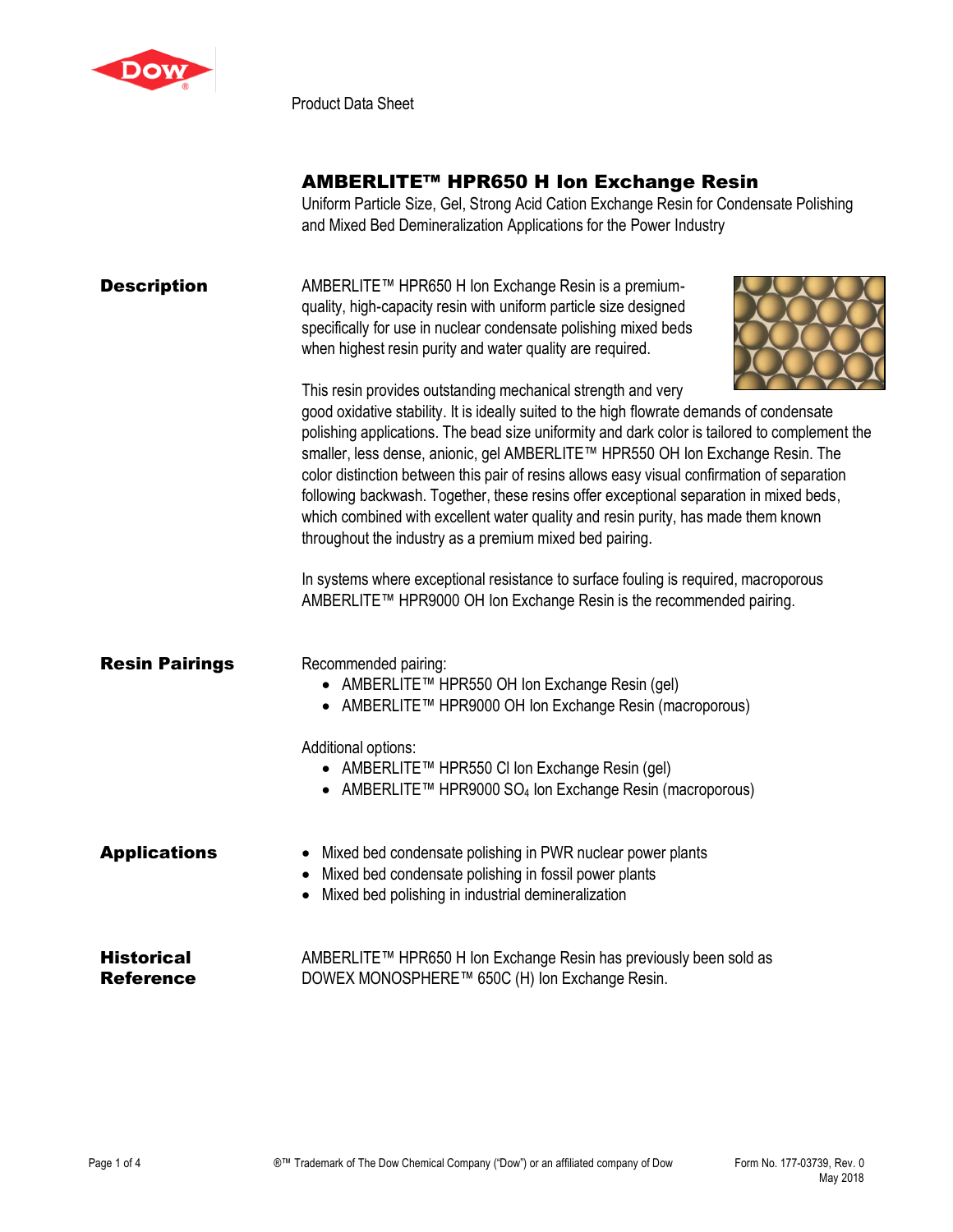## Typical Physical and Chemical Properties\*\*

| <b>Physical Properties</b>      |                                          |
|---------------------------------|------------------------------------------|
| Copolymer                       | Styrene-divinylbenzene                   |
| Matrix                          | Gel                                      |
| Type                            | Strong acid cation                       |
| <b>Functional Group</b>         | Sulfonic acid                            |
| <b>Physical Form</b>            | Dark amber, translucent, spherical beads |
| <b>Chemical Properties</b>      |                                          |
| Ionic Form as Shipped           | $H^+$                                    |
| <b>Total Exchange Capacity</b>  | $\geq$ 2.0 eq/L (H <sup>+</sup> form)    |
| <b>Water Retention Capacity</b> | 46.0 - 52.0% (H <sup>+</sup> form)       |
| Ionic Conversion                |                                          |
| $H^+$                           | $\geq 99\%$                              |
| <b>Particle Size</b>            |                                          |
| Particle Diameter §             | $650 \pm 50$ µm                          |
| Uniformity Coefficient          | $\leq 1.10$                              |
| $<$ 300 $\mu$ m                 | $\leq 0.5\%$                             |
| $>850 \mu m$                    | $\leq 5.0\%$                             |
| <b>Purity</b>                   |                                          |
| Metals, dry basis:              |                                          |
| Na                              | $\leq 50$ mg/kg                          |
| Fe                              | $\leq 50$ mg/kg                          |
| Cu                              | $\leq 10$ mg/kg                          |
| Al                              | $\leq 50$ mg/kg                          |
| Heavy Metals (as Pb)            | $\leq 10$ mg/kg                          |
| <b>Stability</b>                |                                          |
| <b>Whole Uncracked Beads</b>    | $\geq 95\%$                              |
| Friability:                     |                                          |
| Average                         | $\geq 500$ g/bead                        |
| $> 200$ g/bead                  | $\geq 95\%$                              |
| Swelling                        | $Na^+ \rightarrow H^+$ : 7%              |
| <b>Density</b>                  |                                          |
| <b>Particle Density</b>         | 1.22 g/mL                                |
| Shipping Weight                 | 785 g/L                                  |

§ For additional particle size information, please refer to th[e Particle Size Distribution Cross Reference Chart](http://www.dow.com/webapps/include/GetDoc.aspx?filepath=liquidseps/pdfs/noreg/177-01775.pdf) (Form No. 177-01775).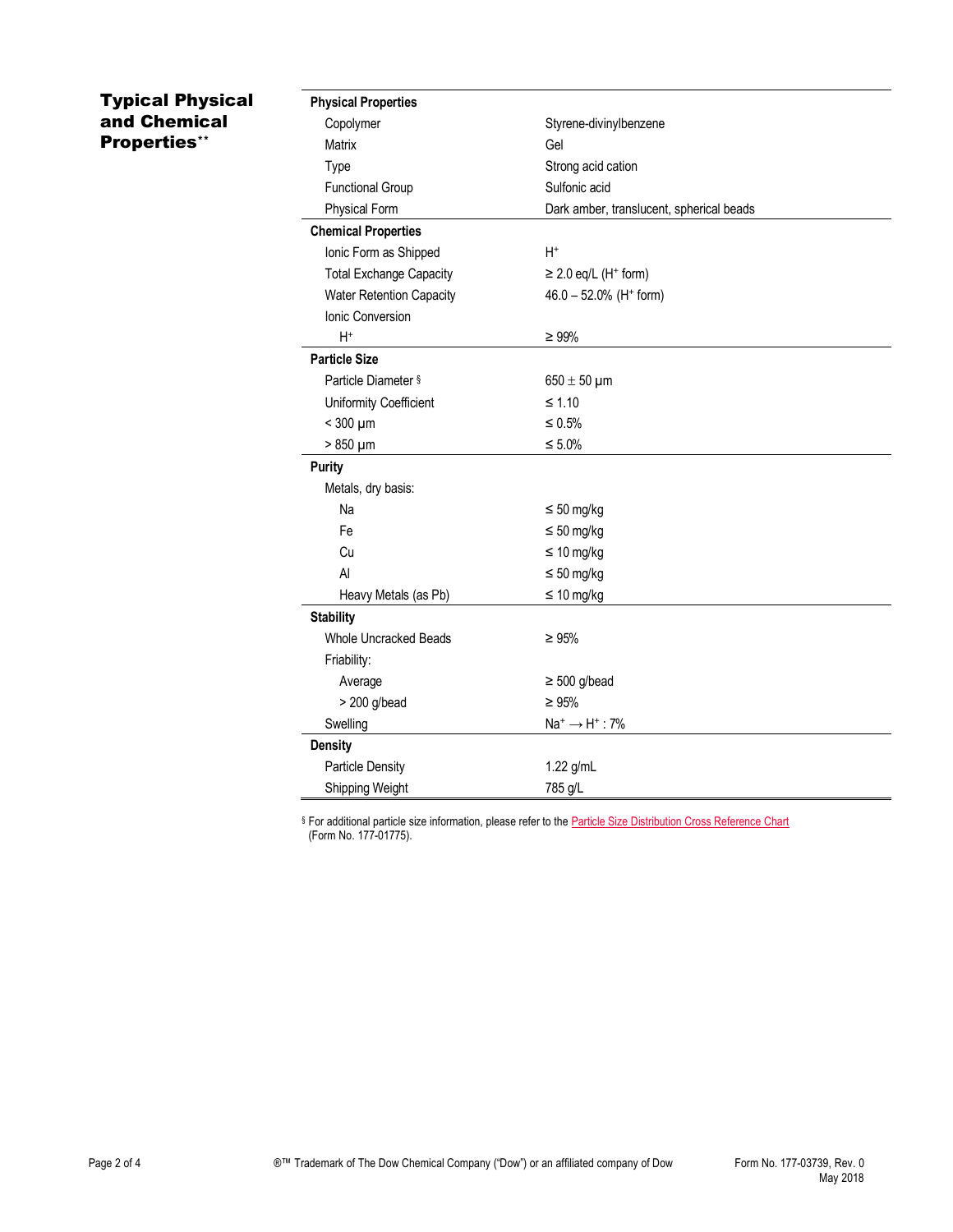| <b>Suggested</b>    | Temperature Range (H <sup>+</sup> form) | 5 – 150°C (41 – 302°F)                                                       |
|---------------------|-----------------------------------------|------------------------------------------------------------------------------|
| <b>Operating</b>    | pH Range (Stable)                       | $0 - 14$                                                                     |
| <b>Conditions**</b> |                                         | Ear additional information regarding recommended minimum had donth energting |

For additional information regarding recommended minimum bed depth, operating conditions, and regeneration conditions for [mixed beds](http://www.dow.com/webapps/include/GetDoc.aspx?filepath=liquidseps/pdfs/noreg/177-03705.pdf) (Form No. 177-03705) or [separate](http://www.dow.com/webapps/include/GetDoc.aspx?filepath=liquidseps/pdfs/noreg/177-03729.pdf)  [beds](http://www.dow.com/webapps/include/GetDoc.aspx?filepath=liquidseps/pdfs/noreg/177-03729.pdf) (Form No. 177-03729) in water treatment, please refer to our Tech Facts.

## **Hydraulic Characteristics**

Estimated bed expansion of AMBERLITE™ HPR650 H Ion Exchange Resin as a function of backwash flowrate and temperature is shown in Figure 1.

Estimated pressure drop for AMBERLITE HPR650 H as a function of service flowrate and temperature is shown in Figure 2. These pressure drop expectations are valid at the start of the service run with clean water.



psi/ft